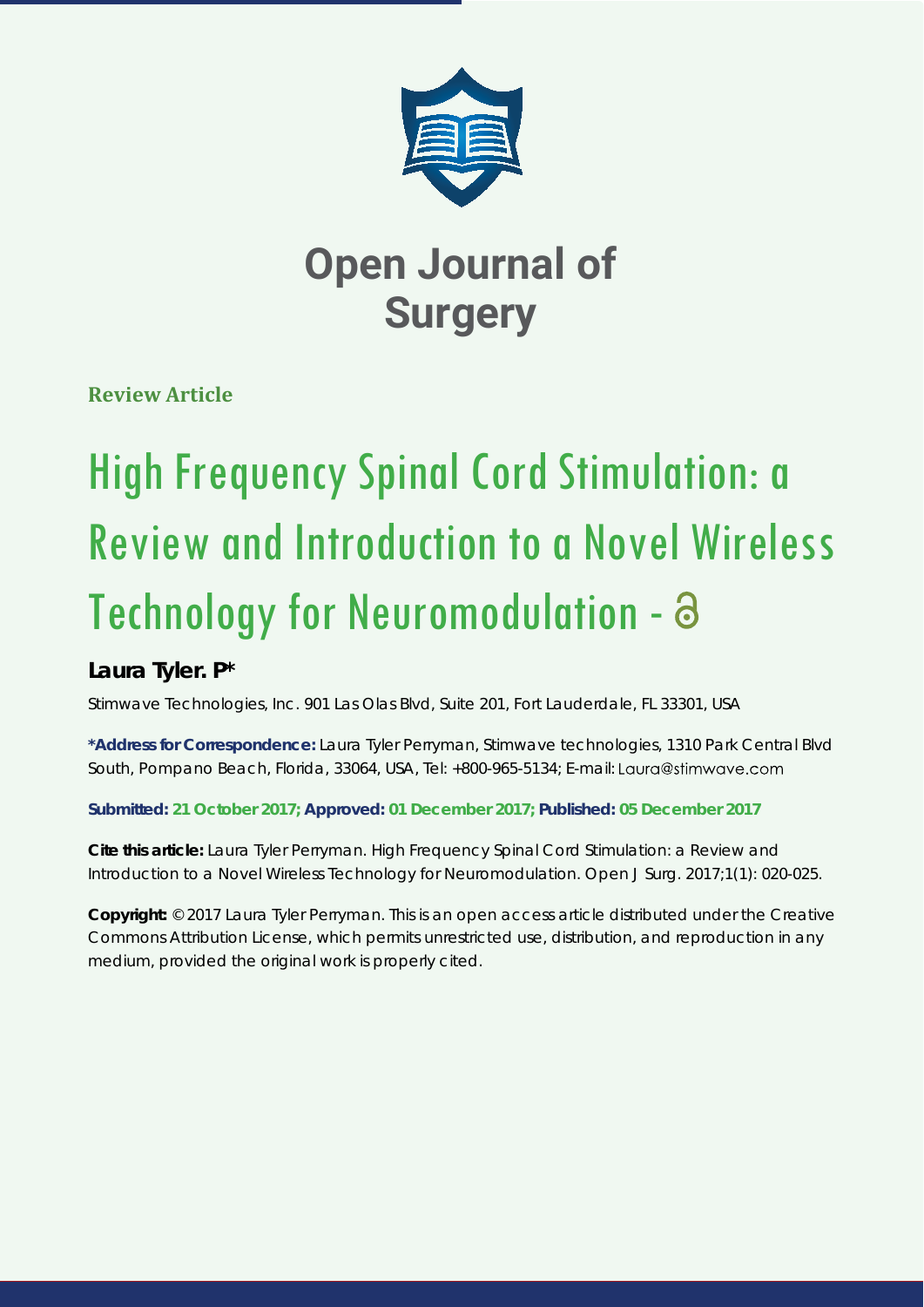#### **ABSTRACT**

Spinal Cord Stimulation (SCS) is established as standard of care in the management of chronic intractable back pain and leg pain. The conventional SCS frequency has certain limitations in yielding a satisfactory analgesia especially in cases of axial back pain and also due to unpalatable paresthesia resulting from the stimulation. Continued experimental work provided information about the improved results when the frequency of SCS is increased. Pilot studies and recent randomized controlled trial revealed that SCS at Higher Frequency (HF) produces better pain relief without the accompanying paresthesia. HF SCS in its current available form has an apparatus that requires implantation of all its components (electrodes, extension wires and implantable power generator) and inherits the associated complications. Our technology has introduced wireless neuromodulation where-in, and receiver to make only the electrode array needs to be inside the body and power source has wider range of stimulation parameters available, controlled by a remote device. This was approved by FDA and CE and has been in clinical use. Wireless HF stimulation in our experience with 37 cases of refractory back pain, produced the desired pain control and yet devoid of the complications related to the conventional SCS. Because of its simplicity, the device is cosmetically better with reduced surgery costs and maintenance. Further larger multicenter prospective randomized trials are expected to establish the safety and efficacy of this minimally invasive wireless technology.

**Keywords:** Spinal cord stimulation; Frequency; Wireless; Minimally invasive; Neuromodulation

#### **INTRODUCTION**

Spinal Cord Stimulation (SCS) is a commonly recommended procedure to treat several pain syndromes and the goals include pain relief, reduced disability and improved function. Literature supports SCS [1-4]. Studies evaluated SCS in the management of FBSS establishing its safety and efficacy including costs [2,5,6]. At the same time, the limitations and complications due to procedure as well as the technology, amounting to 40% also were reported [7,8]. Device and surgery related issues like lead migration, fracture, hardware malfunction/disconnection, Implanted Power Generator (IPG) failure, wound pain, infection indicate revision procedures [7,9,10]. In some long standing SCS patients there was tolerance and demand for increased stimulation [11-13]. Also, SCS in its conventional form fails. It has poor or low pain control in midline areas like low back, pelvis, buttocks and foot [14]. Sometimes, the incomplete coverage is due to postural changes altering the position of leads in the epidural compartment [15,16]. Some patients perceive unacceptable paresthesias over the areas of pain [17]. Technological improvements of the SCS apparatus, undoubtedly resulted in better outcomes, but all these systems use identical parameters that failed to yield sustainable axial pain relief [18]. These drawbacks have necessitated investigation of new targets and stimulation parameters viz. Dorsal Root Ganglion (DRG), High Frequency (HF). HF (1 - 10 KHz) stimulation has frequency well above the firing rates supported by most neurons and has the advantages that include absence of uncomfortable paresthesias and wider coverage of pain relief. Initial studies in 2013 were equivocal [19,20]. A systematic study regarding kilohertz frequency stimulation and chronic pain was reported by Shechter et al in experimental set up [21]. They compared the effects of 1 and 50 Hz dorsal column stimulation at high- and low intensities on conduction properties of afferent  $A\alpha/\beta$ -fibers and spinal widedynamic-range neuronal excitability in rats after L5 spinal nerve ligation.

#### **Frequency and SCS**

In peripheral vascular disease models of SCS, 500 Hz resulted in better vasodilatation compared to 50 Hz stimulation [22]. Transcutaneous electrical nerve stimulation in rat models, at 100 Hz also produced greater pain inhibition than lower frequencies did [23,24]. Higher frequency SCS has not been systematically evaluated for its analgesic efficiency though it has been used to control torticollis [25]. According to gate control theory, stimulated large A-fibers activate the inhibitory interneurons in the dorsal horn and

**SCIRES Literature - Volume 1 Issue 1 - www.scireslit.com Page - 021**

thus attenuate the spinal pain transmission [26] and by increasing the frequency additional A-fibers might be recruited since KHz level stimulation provides more electrical pulses of the same intensity and duration compared to a conventional 50 Hz SCS. Also, different frequencies might be eliciting different distinct patterns of activities, such as those seen with TENS and electro-acupuncture [27,28].

#### **SCS frequency and pain control**

Shechter et al in their remarkable experiments have systematically examined the different analgesic actions produced by increased frequency SCS [21] wherein, the KHz levels of stimulation in L5 spinal nerve ligation rat model of neuropathic pain relieved the mechanical hypersensitivity. KHz SCS not only acts early with greater extent but sustained its pain inhibition effects suggesting cumulative action, a finding earlier reported in nerve injury models [29]. Schechter et al observed that HF SCS had comparable effects of pain relief, as reported with TENS and electro-acupuncture [27,30,31]. A possible correlation between duration of pain alleviation and stimulation intensity may exist and various paradigms may be tested for effective treatment even in other neuropathic syndromes [32,33]. SCS at low or high frequency induced pain inhibition that always correlated with intensity, even subthreshold levels [34]. An important message from all these models has been that neither of these frequencies even at the highest intensity could produce complete reversal of the neuropathic hypersensitivity and there were refractory instances to SCS at all frequencies and intensities [21,32,35].

#### **SCS frequency and pain inhibition**

HF stimulation blocks the conduction of action potentials and it is directly proportional to the number of activated fibers [36,37]. SCS also changes properties of afferent conduction and HF leads to conduction failure at the branch points blocking afferent signals reaching the nociceptive pathways of the spinal cord [38]. Mechanical hypersensitivity elicits abnormal activity in the myelinated afferent fibers ( $A\beta$ -fibers) of the dorsal column and inhibition of these A-fiber inputs results in inhibition of the nociceptive signals [39,40]. Traditional frequency SCS induces analgesia by activating the A-fibers of the dorsal column, but not all afferent inputs, which can be achieved by higher frequency/intensity stimulation at the DRG or the dorsal root entry zone in both small (rats) and large (goats) animals [41]. Although paresthesia elicited by SCS may not necessarily relate to the pain-relieving effect, a basic principle for conventional SCS is to create paresthesia, presumably by activating myelinated afferent fibers in the dorsal column, which overlap the affected pain region. As the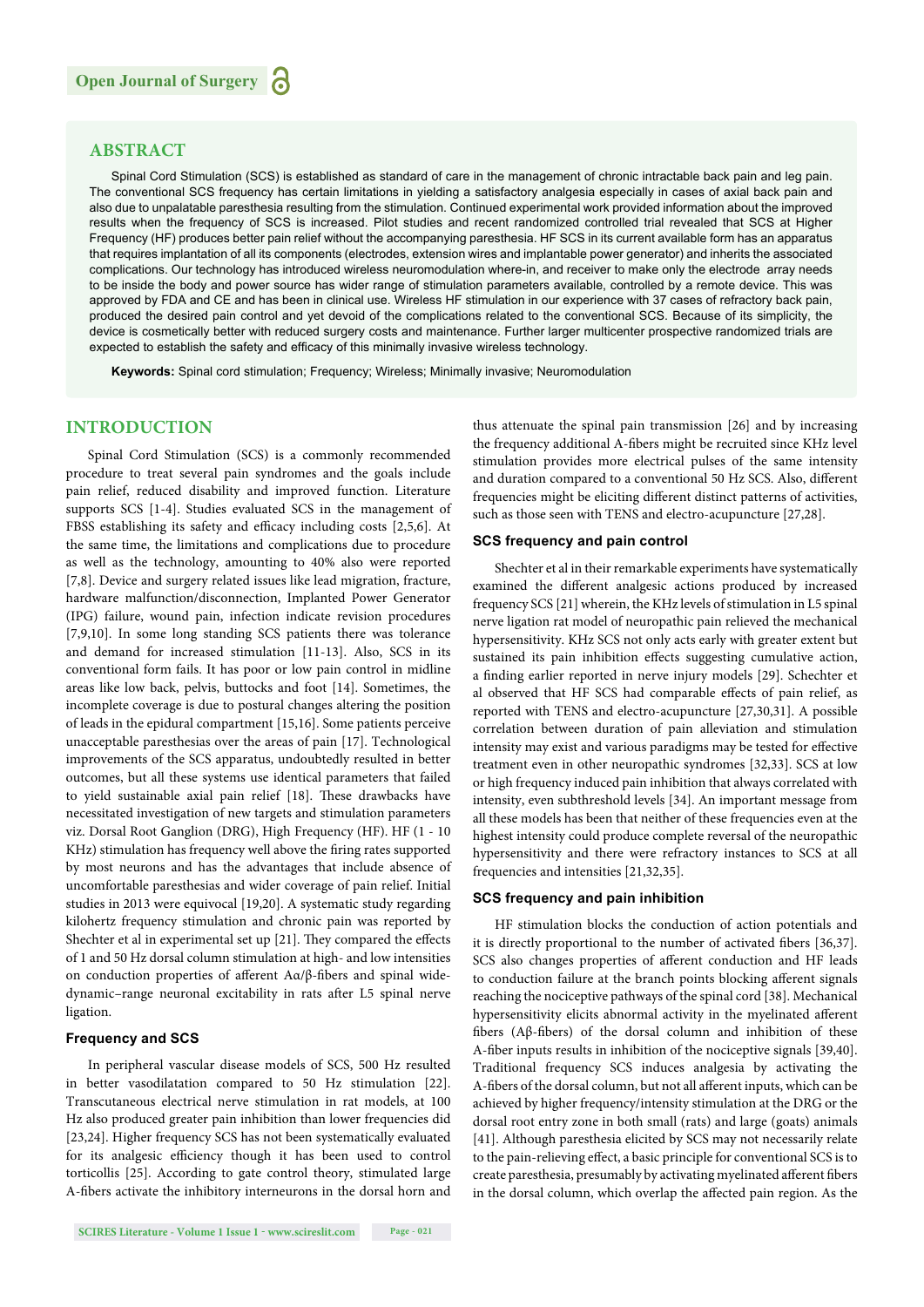

fundamental biological basis for conventional SCS-induced analgesia, the gate-control theory postulates that some of these afferent sensory neurons send collateral branches to the affected spinal segments, and activities of these large fibers drive onto inhibitory dorsal horn interneurons to inhibit spinal pain transmission [26,42]. With a fixed pulse width and duration KHz frequency SCS delivers much more electrical pulses than traditional 50 Hz and greater neuronal inhibition and accordingly greater activation of pain inhibition [43]. As a result, compared to pre and sham stimulation, 1KHz and 10KHz significantly reduced mechanical hypersensitivity in SNL rats [21]. Shechter et al proposed unique modulation of neural pathways by KHz stimulation in the form of dorsal column activation with a stochastic and asynchronous manner that probably differs from the lower frequency stimulation affecting a synchronous firing of neurons [44-46]. Higher frequency stimulation might induce changes in afferent conduction properties in peripheral as well as spinal segments and gene expressions involved in neural plasticity, different from pain suppression due to lower frequency stimulation [21]. Cuellar et al observed that HF inhibited the sensory neurons rather than activating them and thus has therapeutic advantage to induce analgesia without producing sensory phenomena like paresthesias. Thus HF stimulation was also proposed to replace conventional frequency SCS for effective pain management [41].

#### **Clinical trials with HF SCS**

A 5-center prospective multicenter pilot study was conducted on 24 patients with chronic back pain using HF SCS that had proprietary waveform and stimulation parameters from Nevro Corporation (Menlo Park, CA, USA). The four day percutaneous trial stimulation (HF following conventional SCS) demonstrated analgesia without paresthesia and 88% patients preferred HF over conventional SCS [47]. In a larger European study Van Buy ten et al had more than 50% analgesia without paresthesias in 74% of their patients implanted with HF SCS [19] as did other groups [48]. The Senza (Nevro Corp, Menlo park, CA, USA) HF10 SCS underwent a series of clinical trials and a recent randomized control trial in 198 patients with back and leg pain. The study has demonstrated long lasting (12-month) efficacy in significant number of patients [3]. HF SCS was not associated with paresthesia.

#### **Stimwave High Frequency wireless neuromodulation**

Stimwave (Stimwave Technologies Incorporated, Pompano Beach Florida 33064, USA) has introduced a miniature implant design with wireless operational capabilities of stimulation parameters. This novel minimally invasive technology has been approved by FDA and CE for clinical use to relieve chronic back pain and leg pain via SCS, peripheral nerve stimulation and DRGS. Stimwave technology has a wide spectrum of stimulation parameters available for clinical applications which include: Amplitude: 1 - 24 mA, pulse Width: 10 - 1000 microseconds, Frequency: 5 - 20,000 Hz.

#### **The Apparatus**

Patients are implanted with one or more stimulation systems containing 4-8 contacts which are 3 mm in diameter kept at a distance of 4 mm from one another (Figures 1,2). The stimulator has an implantable electrode array, a microprocessor and a receiver for antenna, powered by an external power generator (EPG, Figure 3). The only component that gets implanted is the miniature electrode which is passive and wirelessly operated by the EPG/transmitter that is worn by the patient over a single layer of cloth. The implanted

electrode receives the desired stimulation from the EPG via a Radio Frequency (RF) transmitting antenna through the wireless receiver [49]. This device uses RF energy of 915 MHz to transfer power and selected stimulation parameters as indicated for clinical use by the physician.

#### **DISCUSSION**

Clinical experience with SCS has shown that securing analgesia in patients with chronic back pain could be very frustrating [50-53]. Several studies with HF systems have demonstrated the efficacy in providing relief in cases of chronic intractable back pain [3,19,48]. However, the SCS system apparatus itself is still not devoid of the complications related to the implantable power generator and the paraphernalia like the connectors, lead extensions. Kumar et al reported device related complications in 32% of patients [54]. Surgery was performed in 12% cases for hard ware related complications. Senza trial reported that 4% HF10 therapy subjects and 7.2% of conventional SCS subjects had serious adverse events (*P*  = 0.3) and 27.7% and 33% non-serious study related adverse events respectively. Lead migration required surgery in 3% of HF10 and



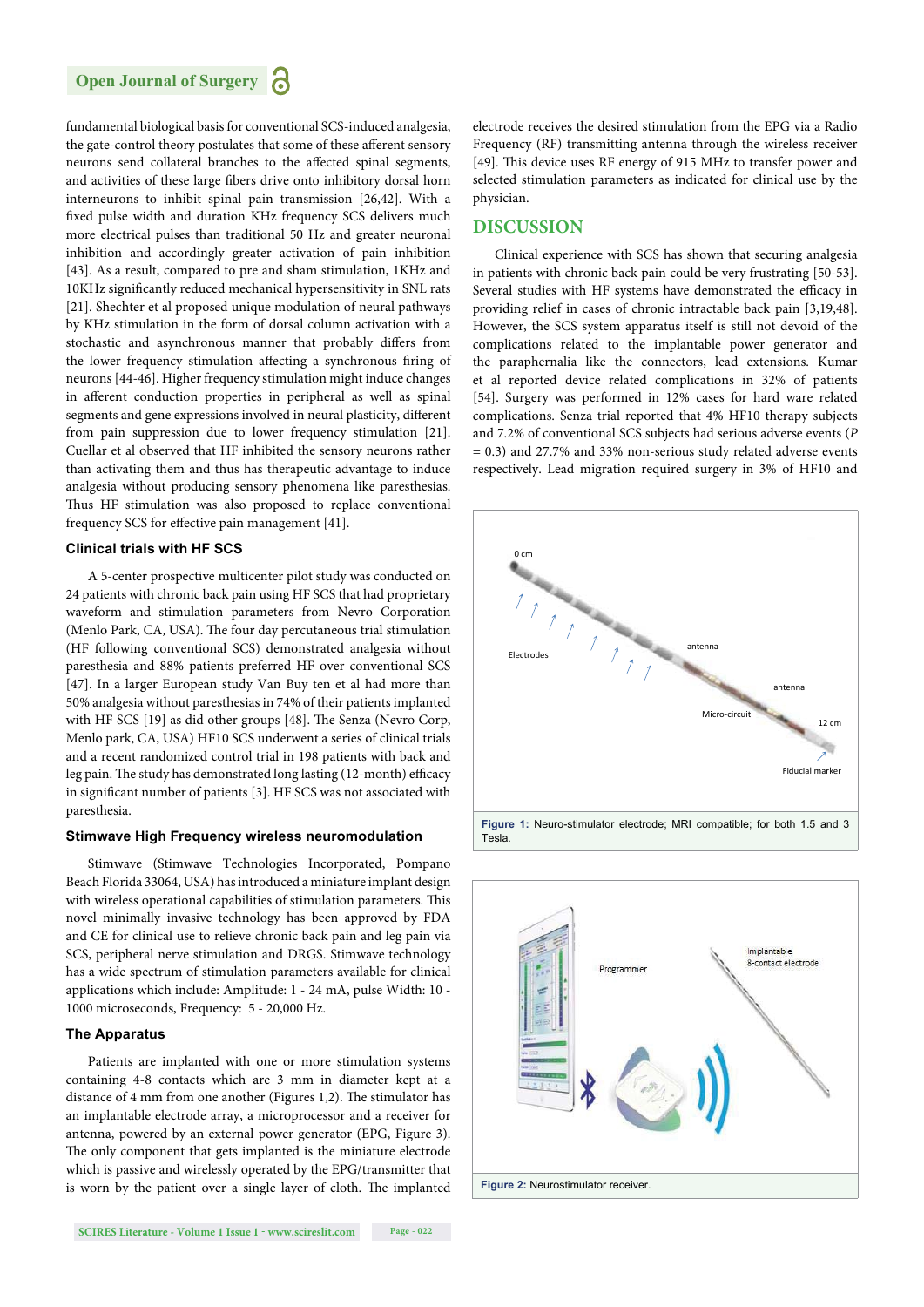

5.2% of traditional SCS patients [3]. It is noteworthy that patients in Senza trial and other studies did not experience serious adverse events related to stimulation parameters. HF stimulation per se does not seem to result in any unique complications or side effects related to the frequency [3,19,20]. Additionally, HF stimulation provided paresthesia-free analgesia and appears to be paresthesia independent. There is also possibility that midline positioning of the contacts on the stimulating electrode may not be a significant technical factor in providing pain relief with HF stimulation, as reported recently in a prospective multicenter trial [57]. We accumulated our experience with HF stimulation in 37 (30 for SCS and 7 for DRGS) patients so far and no one had any adverse events related to the implant, which was an electrode only. All of them had sustainable analgesia. The wireless neuromodulation does not employ any implantable power generator or additional wiring/extension cables and thus these patients had no implant-related complications. The implantation procedure requires a small incision only since it is percutaneous and minimally invasive, to place the electrode. No additional implant is needed for therapy and hence provides the comfort as well as cosmetic results apart from lowering the costs of surgery and postoperative pain. The likelihood of adverse events is minimal while patients attain therapeutic goal of analgesia [55,56]. Device malfunction, stimulation failure and lead displacement occurred in few cases requiring revision of the implant. Our outcomes and experience are as good as and often better than wired stimulators unless stimulation moves with migration or the device becomes damaged somehow from too shallow of a placement. The simplicity of the neuromodulation apparatus is very much to the advantage of compromised situations where patients have limited life expectancy or terminal illness, reduced immunity and retroviral infections. Complications with the existing technology have been hampering the progress of neuromodulation and the wireless device describes above, promises to enhance rapid evolution of the therapeutics.

#### **Perspective**

Wireless stimulation in our experience has been as good as the wired stimulation or even better unless stimulator placement, due to technical and anatomical differences, was shallow. Frequencies either low or high did not produce serious adverse events as far as the current experience with spinal cord stimulation is concerned. In experimental models, even at the highest intensity and frequency most animals do not exhibit complete reversal of the mechanical hypersensitivity. There are always non-responders to the protocol at all frequencies and intensity of stimulation. A pre-lesion response is not attainable with any combination of stimulation parameters. This is very similar to the clinical scenario where SCS can yield only a partial pain relief that is compatible with comfort and daily activities. Most protocols keep the relief at "above 50% improvement" for significant clinical response. Hence, there is always scope for improvement in the methods and technology we apply to achieve better analgesia with SCS, today. Minimally invasive procedures, wireless stimulation and external power generators are steps to reach this goal. Several studies are at present ongoing and multicenter, randomized controlled trials shall establish the safety and efficacy of this wireless neuromodulation method.

#### **REFERENCES**

- 1. Turner JA, Loeser JD, Bell KG. Spinal cord stimulation for chronic low back pain: a systematic literature synthesis. Neurosurgery. 1995; 37: 1088-1095. https://goo.gl/HLzCkB
- 2. Kumar K, Taylor RS, Jacques L, Eldabe S, Meglio M, Molet J, et al. The effects of spinal cord stimulation in neuropathic pain are sustained: a 24-month follow-up of the prospective randomized controlled multicenter trial of the effectiveness of spinal cord stimulation. Neurosurgery. 2008; 63: 762- 770. https://goo.gl/SmXhTK
- 3. Kapural L, Yu C, Doust MW, Gliner BE, Vallejo R, Sitzman BT, Amirdelfan K, et al. Novel 10-kHz High-frequency Therapy (HF10 Therapy) Is Superior to Traditional Low-frequency Spinal Cord Stimulation for the Treatment of Chronic Back and Leg Pain: The SENZA-RCT Randomized Controlled Trial. Anesthesiology. 2015; 123: 851-60. https://goo.gl/oyZjXb
- 4. North RB, Kidd DH, Farrokhi F, Piantadosi SA. Spinal cord stimulation versus repeated lumbosacral spine surgery for chronic pain: a randomized, controlled trial. Neurosurgery. 2005; 56: 98-107. https://goo.gl/VcUyDa
- 5. Deer TR, Mekhail N, Provenzano D, Pope J, Krames E, Leong M, et al. The appropriate use of neurostimulation of the spinal cord and peripheral nervous system for the treatment of chronic pain and ischemic diseases: the Neuromodulation Appropriateness Consensus Committee. Neuromodulation. 2014; 17: 515-550. https://goo.gl/jx9RN3
- 6. Mekhail NA, Aeschbach A, Stanton-Hicks M. Cost benefit analysis of neurostimulation for chronic pain. Clin J Pain. 2004; 20: 462-468. https://goo.gl/g5vykS
- 7. Turner JA, Loeser JD, Deyo RA, Sanders SB. Spinal cord stimulation for patients with failed back surgery syndrome or complex regional pain syndrome: a systematic review of effectiveness and complications. Pain. 2004; 108: 137-147. https://goo.gl/YzCXBq
- 8. Mekhail NA, Mathews M, Nageeb F, Guirguis M, Mekhail MN, Cheng J.. Retrospective review of 707 cases of spinal cord stimulation: indications and complications. Pain Pract. 2011; 11: 148-153. https://goo.gl/TdBGLc
- 9. Cameron T. Safety and efficacy of spinal cord stimulation for the treatment of chronic pain: a 20-year literature review. J Neurosurg. 2004; 100: 254-267. https://goo.gl/rFmYad
- 10. Kumar K, Wilson JR, Taylor RS, Gupta S. Complications of spinal cord stimulation, suggestions to improve outcome, and financial impact. J Neurosurg Spine. 2006; 5: 191-203. https://goo.gl/Mt2Fw3
- 11. Kumar K, Hunter G, Demeria D. Spinal cord stimulation in treatment of chronic benign pain: challenges in treatment planning and present status, a 22-year experience. Neurosurgery. 2006; 58: 481-496. https://goo.gl/k1MAox
- 12. North RB, Kidd DH, Zahurak M, James CS, Long DM. Spinal cord stimulation for chronic, intractable pain: experience over two decades. Neurosurgery. 1993; 32: 384-395. https://goo.gl/n3NGL3
- 13. Pineda A. Complications of dorsal column stimulation. J Neurosurg. 1978; 48: 64-68. https://goo.gl/9GHfFr
- 14. Kumar K, Hunter G, Demeria D. Spinal cord stimulation in treatment of chronic benign pain: challenges in treatment planning and present status, a 22-year experience. Neurosurgery 2006; 58: 481-496. https://goo.gl/aMCjiw
- 15. Stuart RM, Winfree CJ. Neurostimulation techniques for painful peripheral nerve disorders. Neurosurg Clin N Am. 2009; 20: 111-120. https://goo.gl/iKK6cD
- 16. Cameron T, Alo KM. Effects of posture on stimulation parameters in spinal cord stimulation. Neuromodulation. 1998; 1: 177-183. https://goo.gl/ha13v7
- 17. Schultz DM, Webster L, Kosek P, Dar U, Tan Y, Sun M. Sensor-driven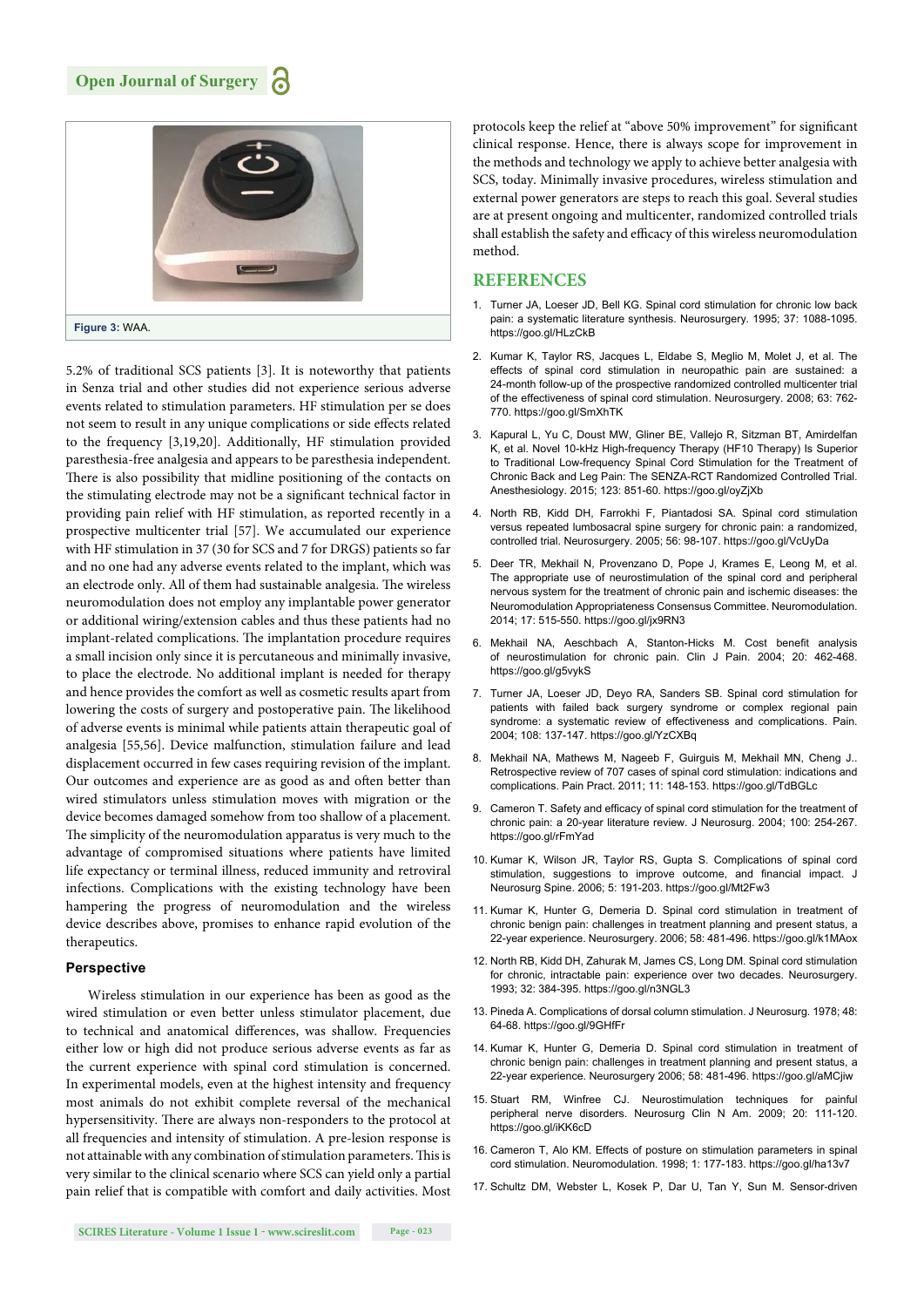#### **Open Journal of Surgery**

position-adaptive spinal cord stimulation for chronic pain. Pain Physician. 2012; 15: 1-12. https://goo.gl/2yJfdA

- 18. Clark JD. Spinal cord stimulation. Does frequency matter? Anesthesiology. 2013; 119: 243-244. https://goo.gl/z27qVc
- 19. Oakley J. Spinal cord stimulation in axial low back pain: solving the dilemma. Pain Med*.* 2006; 7: 58-63. https://goo.gl/YwVo3F
- 20. Van Buyten JP, Al-Kaisy A, Smet I, Palmisani S, Smith T. High-frequency spinal cord stimulation for the treatment of chronic back pain patients: Results of a prospective multicenter European clinical study. Neuromodulation. 2013; 16: 59-65. https://goo.gl/mKbu5j
- 21. Perruchoud C, Eldabe S, Batterham AM, Madzinga G, Brookes M, Durrer A, et al. Analgesic efficacy of high frequency spinal cord stimulation: A randomized double blind placebo-controlled study. Neuromodulation. 2013; 16: 363-369. https://goo.gl/SERpH4
- 22. Shechter R, Yang F, Xu Q, Cheong YK, He SQ, Sdrulla A, et al. Conventional and kilohertz-frequency spinal cord stimulation produces intensity- and frequency-dependent inhibition of mechanical hypersensitivity in a rat model of neuropathic pain. Anesthesiology. 2013; 119: 422-432. https://goo.gl/i3PA6T
- 23. Gao J, Wu M, Li L, Qin C, Farber JP, Linderoth B, et al. Effects of spinal cord stimulation with "standard clinical" and higher frequencies on peripheral blood flow in rats. Brain Res. 2010; 1313: 53-61. https://goo.gl/3uAKNj
- 24. Sluka KA, Bailey K, Bogush J, Olson R, Ricketts A. Treatment with either high or low frequency TENS reduces the secondary hyperalgesia observed after injection of kaolin and carrageenan into the knee joint. Pain. 1998; 77: 97-102. https://goo.gl/aLHL3F
- 25. Vance CG, Radhakrishnan R, Skyba DA, Sluka KA. Transcutaneous electrical nerve stimulation at both high and low frequencies reduces primary hyperalgesia in rats with joint inflammation in a time-dependent manner. Phys Ther. 2007; 87: 44-51. https://goo.gl/CUn7uf
- 26. Waltz JM. Spinal cord stimulation: A quarter century of development and investigation. A review of its development and effectiveness in 1,336 cases. Stereotact Funct Neurosurg. 1997; 69: 288-299. https://goo.gl/MBjaZe
- 27. Melzack R, Wall PD. Pain mechanisms: A new theory. Science. 1965; 150: 971-979. https://goo.gl/1mcCjM
- 28. Costigan M, Woolf CJ. No DREAM, No pain. Closing the spinal gate. Cell. 2002; 108: 297-300. https://goo.gl/o6HFp8
- 29. Sluka KA, Judge MA, Mc Colley MM, Reveiz PM, Taylor BM: Low frequency TENS is less effective than high frequency TENS at reducing inflammationinduced hyperalgesia in morphine-tolerant rats. Eur J Pain. 2000; 4:185-193. https://goo.gl/zC76HL
- 30. Romita VV, Suk A, Henry JL. Parametric studies on electroacupuncture-like stimulation in a rat model: Effects of intensity, frequency, and duration of stimulation on evoked antinociception. Brain Res Bull. 1997; 42: 289-296. https://goo.gl/J8kRZN
- 31. Maeda Y, Wacnik PW, Sluka KA. Low frequencies, but not high frequencies of bi-polar spinal cord stimulation reduce cutaneous and muscle hyperalgesia induced by nerve injury. Pain. 2008; 138: 143-152. https://goo.gl/CNQ9wg
- 32. Lin JG, Chen XH, Han JS. Antinociception produced by 2 and 5 KHz peripheral stimulation in the rat. Int J Neurosci. 1992; 64: 15-22. https://goo.gl/G5ee7w
- 33. Sluka KA, Walsh D. Transcutaneous electrical nerve stimulation: Basic science mechanisms and clinical effectiveness. J Pain. 2003; 4: 109-121. https://goo.gl/KCtMcQ
- 34. Meyerson BA, Linderoth B. Mode of action of spinal cord stimulation in neuropathic pain. J Pain Symptom Manage. 2006; 31: S6-12. https://goo.gl/puWsSG
- 35. Meyerson BA, Ren B, Herregodts P, Linderoth B. Spinal cord stimulation in animal models of mononeuropathy: Effects on the withdrawal response and the flexor reflex. Pain. 1995; 61: 229-243. https://goo.gl/LLe6fb
- 36. Wolter T, Kiemen A, Porzelius C, Kaube H. Effects of subperception threshold spinal cord stimulation in neuropathic pain: A randomized controlled doubleblind crossover study. Eur J Pain. 2012; 16: 648-655. https://goo.gl/AGqGb7
- 37. Carter ML. Spinal cord stimulation in chronic pain: A review of the evidence.

**SCIRES Literature - Volume 1 Issue 1 - www.scireslit.com Page - 024**

Anaesth Intensive Care. 2004; 32: 11-21. https://goo.gl/73KFMU

- 38. Kilgore KL, Bhadra N. High frequency mammalian nerve conduction block: Simulations and experiments. Conf Proc IEEE Eng Med Biol Soc. 2006; 1: 4971-4974.
- 39. Bhadra N, Lahowetz EA, Foldes ST, Kilgore KL. Simulation of high-frequency sinusoidal electrical block of mammalian myelinated axons. J Comput Neurosci. 2007; 22: 313-326. https://goo.gl/cg1g41
- 40. Campbell JN. Examination of possible mechanisms by which stimulation of the spinal cord in man relieves pain. Appl Neurophysiol. 1981; 44: 181-186. https://goo.gl/rJ2Pon
- 41. Baron R. Neuropathic pain: A clinical perspective. Handb Exp Pharmacol. 2009; 194: 3-30. https://goo.gl/dHq9xq
- 42. Song Y, Li HM, Xie RG, Yue ZF, Song XJ, Hu SJ, et al. Evoked bursting in injured Aβ dorsal root ganglion neurons: A mechanism underlying tactile allodynia. Pain. 2012; 153: 657-665. https://goo.gl/n7xcQ9
- 43. Cuellar JM, Alataris K, Walker A, Yeomans DC, Antognini JF. Effect of highfrequency alternating current on spinal afferent nociceptive transmission. Neuromodulation. 2013;16: 318-327. https://goo.gl/9xJKyb
- 44. Costigan M, Woolf CJ. No DREAM, No pain. Closing the spinal gate. Cell. 2002; 108:297-300. https://goo.gl/Ea27Su
- 45. Nelson TS, Suhr CL, Freestone DR, Lai A, Halliday AJ, McLean KJ, et al. Closed-loop seizure control with very high frequency electrical stimulation at seizure onset in the GAERS model of absence epilepsy. Int J Neural Syst. 2011; 21: 163-173. https://goo.gl/CTWLx7
- 46. Song Z, Ultenius C, Meyerson BA, Linderoth B. Pain relief by spinal cord stimulation involves serotonergic mechanisms:An experimental study in a rat model of mononeuropathy. Pain. 2009; 147: 241-248. https://goo.gl/dmYiDh
- 47. Barchini J, Tchachaghian S, Shamaa F, Jabbur SJ, Meyerson BA, Song Z, et al. Spinal segmental and supraspinal mechanisms underlying the pain-relieving effects of spinal cord stimulation: An experimental study in a rat model of neuropathy. Neuroscience. 2012; 215: 196-198. https://goo.gl/HKcmV9
- 48. El-Khoury C, Hawwa N, Baliki M, Atweh SF, Jabbur SJ, Saadé NE. Attenuation of neuropathic pain by segmental and supraspinal activation of the dorsal column system in awake rats. Neuroscience. 2002; 112: 541–553. https://goo.gl/QmWb6i
- 49. Tiede J, Brown L, Gekht G, Vallejo R, Yearwood T, Morgan D. Novel Spinal Cord Stimulation Parameters in Patients with Predominant Back Pain. Neuromodulation. 2013; 16: 370-375. https://goo.gl/rWy2WT
- 50. Russo M, Van Buyten JP. 10-kHz high frequency SCS therapy: a clinical summary. Pain med. 2014; 16: 934-942. https://goo.gl/Gci78a
- 51. Tyler Perryman L, Larson P, Glaser J. Tissue depth study for a fully implantable, remotely powered and programmable wireless neural stimulator. Int J Nano Stud Technol. 2016; S2: 1-6. https://goo.gl/vVWBKN
- 52. Ohnmeiss DD, Rashbaum RF. Patient satisfaction with spinal cord stimulation for predominant complaints of chronic, intractable low back pain. Spine J. 2001; 1: 358-363. https://goo.gl/X5mDKe
- 53. North RB, Kidd DH, Olin J, Sieracki JM, Farrokhi F, Petrucci L, et al. Spinal cord stimulation for axial low back pain: a prospective, controlled trial comparing dual with single percutaneous electrodes. Spine. 2005; 30: 1412- 1418. https://goo.gl/4dm5zb
- 54. Barolat G, Oakley JC, Law JD, North RB, Ketcik B, Sharan A. Epidural spinal cord stimulation with a multiple electrode paddle lead is effective in treating intractable low back pain. Neuromodulation. 2001; 4: 59-66. https://goo.gl/2gjRD8
- 55. Van Buyten JP, Van Zundert J, Milbouw G. Treatment of failed back surgery syndrome patients with low back and leg pain: a pilot study of a new dual lead spinal cord stimulation system. Neuromodulation. 1999; 2: 258-265. https://goo.gl/mF9oNZ
- 56. Kumar K, Taylor RS, Jacques L, Eldabe S, Meglio M, Molet J, et al. Spinal cord stimulation versus conventional medical management for neuropathic pain: a multicenter randomized controlled trial in patients with failed back surgery syndrome. Pain. 2007; 132: 179-188. https://goo.gl/JWVdgG